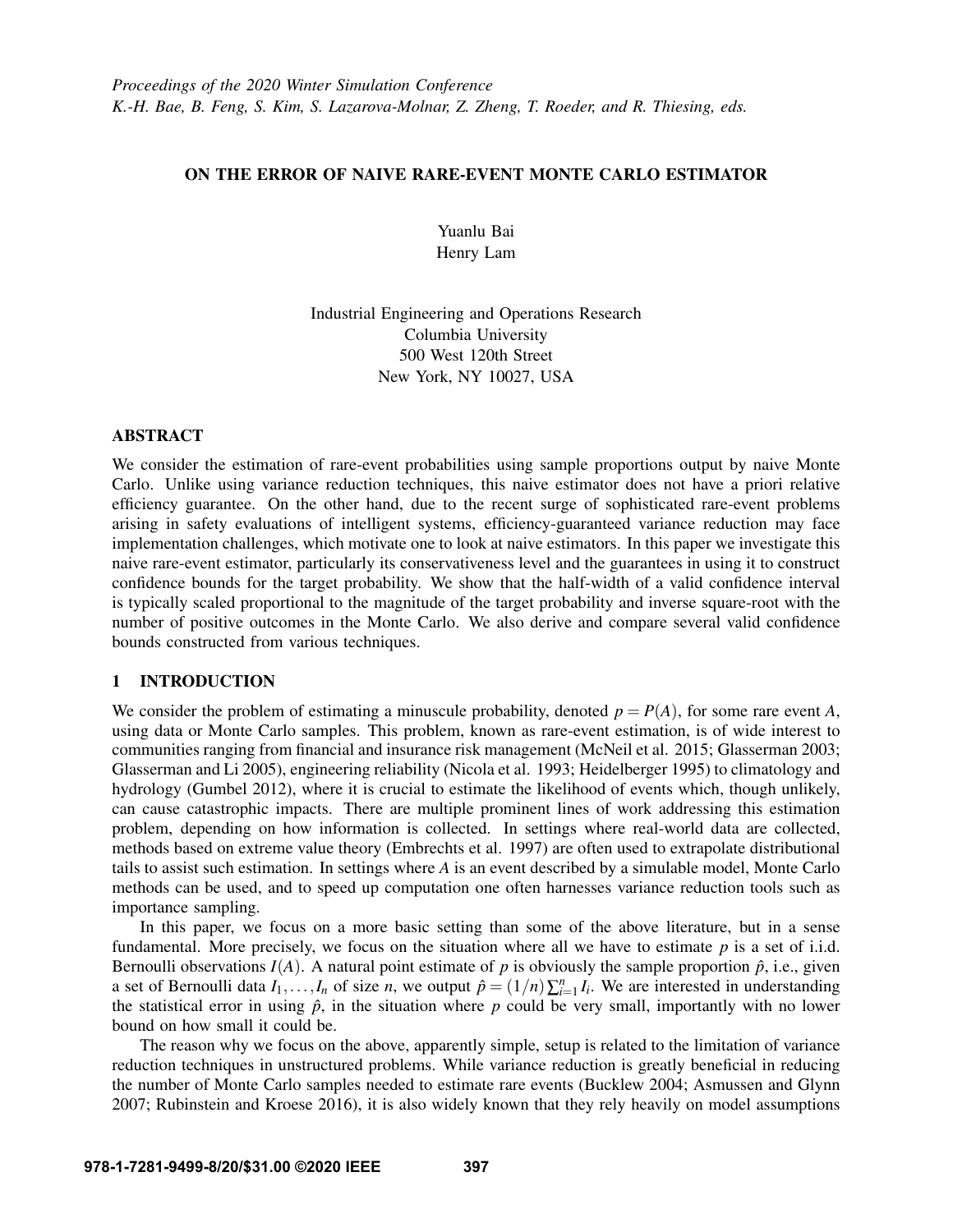[\(Juneja and Shahabuddin 2006;](#page-11-10) [Blanchet and Lam 2012\)](#page-11-11). That is, to guarantee the successful performances of these techniques, one typically needs to analyze the underlying model dynamics carefully to design the Monte Carlo scheme. However, recent applications, such as autonomous vehicle safety evaluation [\(Zhao](#page-11-12) [et al. 2016;](#page-11-12) [Zhao et al. 2017;](#page-11-13) [Huang et al. 2017;](#page-11-14) [O'Kelly et al. 2018\)](#page-11-15) and robustness evaluation of machine learning predictors [\(Webb et al. 2018;](#page-11-16) [Weng et al. 2018\)](#page-11-17), lead to rare-event estimation problems with extremely sophisticated structures that hinder the design of efficiency-guaranteed variance reduction schemes. On the other hand, with the remarkable recent surge of computational infrastructure, in some situations one could afford to run gigantic amount of simulation trials. Thus, one may consider resorting to the use of naive sample proportion like described above. However, unlike the estimates given by efficiency-guaranteed variance reduction techniques, it is open, at least to our best knowledge, whether using simple sample proportion can give meaningful guarantee to estimating rare-event probabilities, in relation to the sample size *n* and the (unknown) magnitude of *p*.

## 2 PROBLEM SETTING AND MOTIVATING CHALLENGES

To be more concrete, in this paper we would focus on the construction of confidence bounds, i.e., using information from the Bernoulli data, or (equivalently)  $\hat{p}$ , we would like to construct simple confidence interval for *p* that has justifiable statistical guarantees. In answering this, we would also quantify the error between the point estimate  $\hat{p}$  with  $p$  (probabilistically). We will focus on the upper confidence bound, since typically the lower confidence bound can be argued analogously (though not always) and also the upper direction is the more important one due to safety-related applications.

To understand the challenges, we begin by first examining the use of a standard "textbook" confidence interval. This means we use the following as the  $(1-\alpha)$ -level upper confidence bound

<span id="page-1-0"></span>
$$
\hat{p}^{\text{naive}} = \hat{p} + z_{1-\alpha} \sqrt{\frac{\hat{p}(1-\hat{p})}{n}}
$$
\n(1)

where  $z_{1-\alpha}$  is the  $(1-\alpha)$ -quantile of a standard normal variable. The typical way to justify [\(1\)](#page-1-0) is a Gaussian approximation using the central limit theorem (CLT), which entails that

<span id="page-1-1"></span>
$$
P(p \le \hat{p}^{\text{naive}}) \approx \bar{\Phi}(-z_{1-\alpha}) = 1 - \alpha \tag{2}
$$

where we denote  $\bar{\Phi}$  (and  $\Phi$ ) as the tail (and cumulative) distribution function of standard normal.

To delve a little further, note that the approximation error in [\(2\)](#page-1-1) is controlled by the Berry-Essen Theorem. To simplify the discussion, suppose we are in a more idealized (but unrealistic) case that we know the precise value of the standard deviation of the Bernoulli trial, i.e.,  $\sigma^2 = p(1-p)$ , so that we use  $\hat{p} + z_{1-\alpha}\sigma/\sqrt{n}$ . Then the Berry-Essen theorem stipulates that

<span id="page-1-2"></span>
$$
|P(p \leq \hat{p}^{\text{naive}}) - \Phi(z_{1-\alpha})| \leq \frac{C\rho}{\sigma^3 \sqrt{n}}
$$
 (3)

where  $\rho = E|I_i - p|^3 = p(1 - p)(1 - 2p + 2p^2)$ , and *C* is a universal constant ( $\approx 0.4748$ ). Thus, the error in [\(3\)](#page-1-2) is bounded by

<span id="page-1-3"></span>
$$
\frac{Cp(1-p)(1-2p+2p^2)}{p^{3/2}(1-p)^{3/2}\sqrt{n}} \le \frac{C}{\sqrt{np(1-p)}}.
$$
\n(4)

The issue is that when *p* is tiny, *np* can also be tiny unless *n* is sufficiently big, but a priori we would not know what *n* is "sufficient" (Note that if we have used the "self-normalized" bound given by [\(1\)](#page-1-0), a similar Berry-Esseen bound would ultimately conclude the same issue as revealed by [\(4\)](#page-1-3); [Shao and Wang 2013\)](#page-11-18). These lead to the following exemplified questions: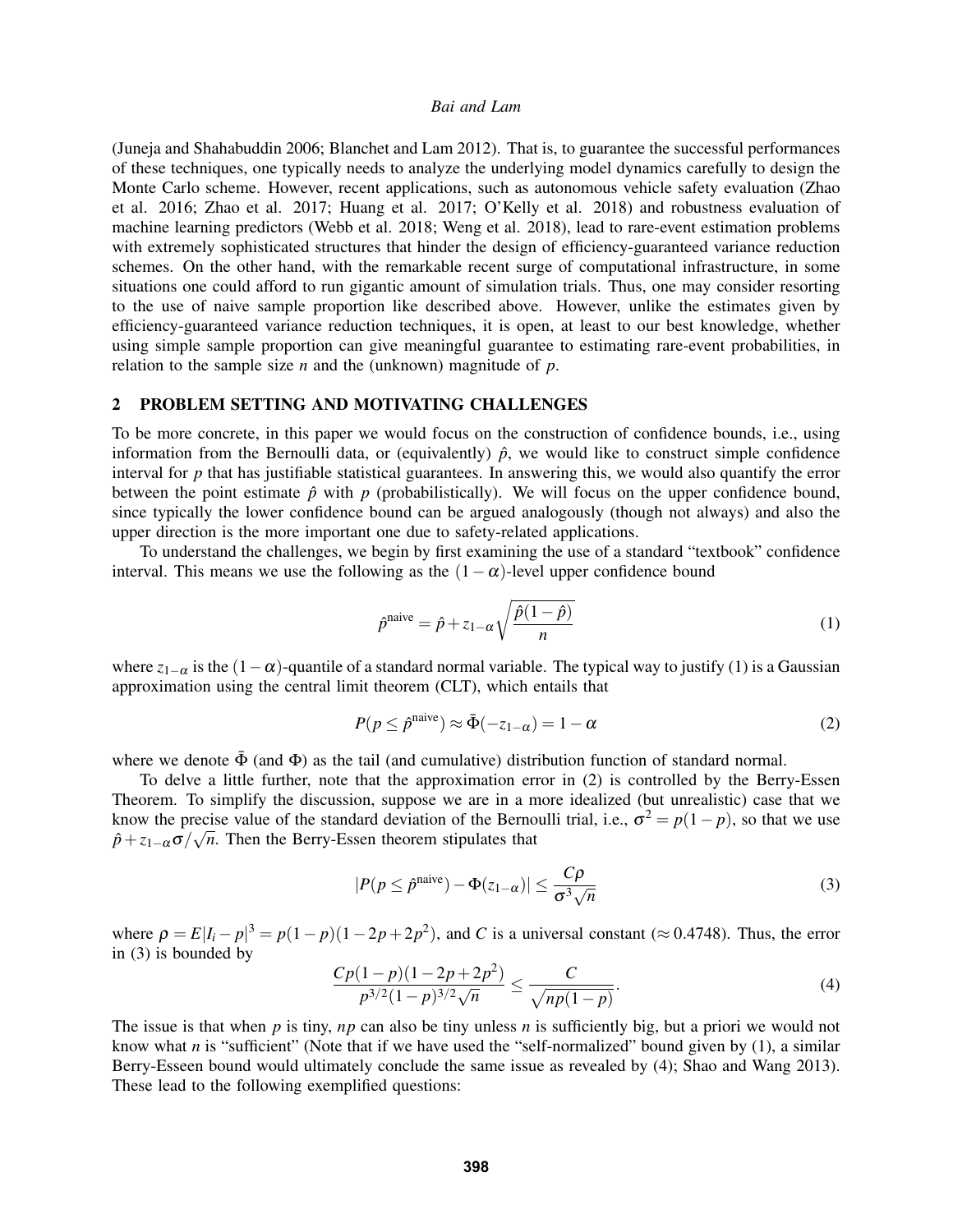- 1. Suppose we have, say, 30 "success" outcomes among *n* trials, then we may think that  $np \approx 30$ , so that from the bound [\(4\)](#page-1-3) the error of  $\hat{p}^{naive}$  appears controlled. As another, more extreme, case, suppose we only have only 1 success, then we may be led to believe  $np \approx 1$ , so that  $\hat{p}^{naive}$  is not "too bad" but its coverage is likely way off from  $1 - \alpha$ . Are these conclusions on  $\hat{p}^{naive}$  correct? Note that the guess that  $np \approx 30$  or  $np \approx 1$  is itself based on some central limit or concentration argument, which apparently leads to a circular reasoning.
- 2. If we have 1 success among *n* trials, how do we construct a CI that is guaranteed the correct coverage? Correspondingly, would constructing such a CI be easier if we have 30 successes?
- 3. For the valid CIs constructed in Question 2, what is the typical "half-width", relative to the point estimate  $\hat{p}$ ? If the relative half-width is too big, then the provided upper bound may not be meaningful. For instance, if *n* is 0, then [\(1\)](#page-1-0) is clearly meaningless. What about if *n* is 1 when we use a valid CI? Note that the use of relative half-width is important since *p* (and correspondingly  $\hat{p}$  could be tiny, and a meaningful upper bound should have a similar magnitude as  $p$  (and  $\hat{p}$ ).
- 4. Following up Question 3, we would also like to understand the relative error of the point estimate, i.e.,  $(\hat{p} - p)/p$ , and the relative error of the confidence bound, e.g.,  $(\hat{p}^{naive} - p)/p$ , the latter related to Question 3.
- 5. Do all the above answers hold if we stop whenever we observe enough successes (e.g., when the number of successes is 30, or 1) in our simulation experiment?

Note that a quick and implementable approach to Question 2 is to utilize the fact that  $n\hat{p}$  follows a binomial distribution and extract a finite-sample confidence region using duality. Though this is computationally easy, we are interested in simpler mathematical forms that allow us to answer Questions 3 and 4 above. In this regard, Wilson's interval [\(Agresti and Coull 1998\)](#page-11-19) has been studied and shown to give superior empirical performances, even in the case that  $p$  is tiny, but we are not aware of any rigorous proof on its validity. In Sections [3](#page-2-0) and [4](#page-4-0) below, we will offer two different ways of constructing upper confidence bounds for *p*, one using a concentration inequality, while another one using the Berry-Esseen bound. They both offer answers to Question 2 on top of the binomial confidence region and Wilson's interval. Compared to the binomial confidence region, these two bounds are in a similar form as  $\hat{p}^{naive}$ , which allows us to answer Question 1. They also have the explicit forms that allow us to investigate their half-widths, thereby answering Question 3.

In fact, we will show that the half-widths of our constructed confidence bounds scale in the same magnitude as  $\hat{p}$ , and inverse square-root of the number of positive outcomes  $n\hat{p}$ . Thus, even if we only have one positive outcome in our sample, the resulting valid confidence bound is still not "too loose", and the bounds get better at the canonical rate in the number of positive outcomes. Compared to  $\hat{p}^{naive}$ , our bound has a longer half-width that is of higher-order of  $n\hat{p}$ , and this can be viewed as a price of "validity" paid to make  $\hat{p}^{naive}$  correct. Lastly, we also compare our bounds to Wilson's bound and see that ours is of a similar magnitude.

We will briefly conclude that, together with an analogous valid lower confidence bound (not shown in this paper), we can answer Question 4. Lastly, we use similar methods to derive confidence bounds for *p* in the situation asked by Question 5, which is presented in Section [5.](#page-8-0)

## <span id="page-2-0"></span>3 CONFIDENCE BOUND VIA INVERTING A CONCENTRATION BOUND

We present our first approach to construct an upper confidence bound for *p* by utilizing the Chernoff inequality. We can either directly invert this inequality, or consider the following set that resembles the common "*p*-value" method:

$$
\{0 \le p \le 1 : F(\hat{p}) \ge \alpha\}
$$

where  $F(\cdot)$  is the distribution function of  $\hat{p}$  (which depends on *p*). This region is a 1 –  $\alpha$  confidence region for *p*, i.e.,  $P(F(\hat{p}) \ge \alpha) \ge 1 - \alpha$ . Note that if *F* was continuous, then this inequality becomes an equality since in this case  $F(\hat{p}) \stackrel{d}{=} Unif[0,1]$ . We argue that the inequality holds in the discrete case of  $\hat{p}$ . Indeed,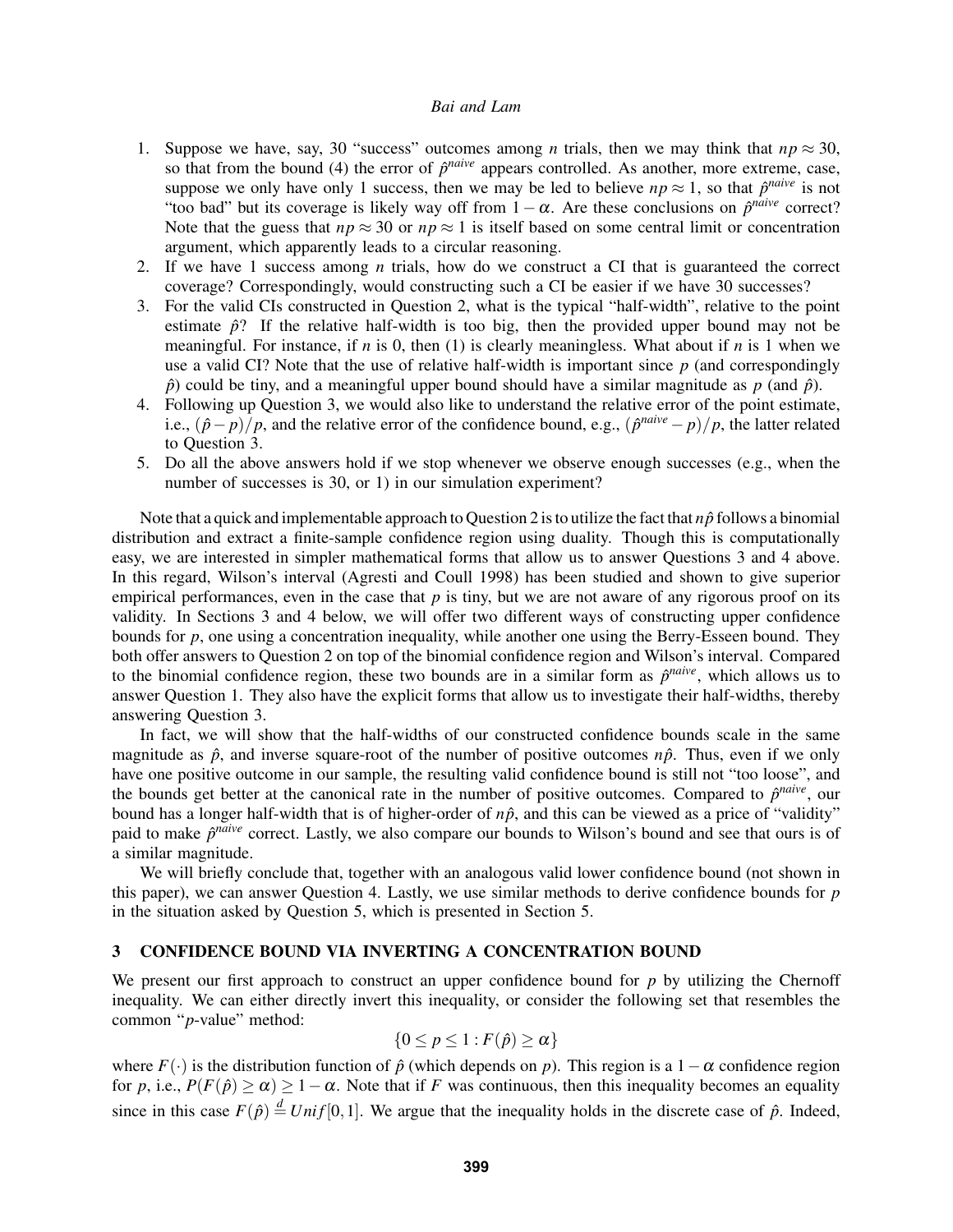for any  $\alpha \in (0,1]$ , there exists  $0 \le k \le n$  such that  $F((k-1)/n) < \alpha \le F(k/n)$ . Then

$$
P(F(\hat{p}) \ge \alpha) = P(\hat{p} \ge k/n) = 1 - P(\hat{p} < k/n) = 1 - F((k-1)/n) > 1 - \alpha.
$$

By Chernoff's inequality, we have

$$
P(\hat{p} \le (1-\delta)p) \le e^{-\delta^2 np/2}
$$

for any  $0 \le \delta \le 1$ . Replacing  $(1 - \delta)p$  by *x*, we have

$$
F(x) \le \exp\left(-\left(1 - \frac{x}{p}\right)^2 \frac{np}{2}\right)
$$

for  $x \leq p$ . Hence

$$
P\left(\exp\left(-\left(1-\frac{\hat{p}}{p}\right)^2\frac{np}{2}\right)\vee 1\geq\alpha\right)\geq P(F(\hat{p})\geq\alpha)=1-\alpha.
$$

Therefore,

$$
\left\{0 \le p \le 1 : \exp\left(-\left(1 - \frac{\hat{p}}{p}\right)^2 \frac{np}{2}\right) \vee 1 \ge \alpha\right\}
$$

is a confidence region for  $\hat{p}$  with confidence level at least  $1-\alpha$ . Simplifying the expression above, we get, either  $\hat{p} \geq p$ , or

$$
p - \left(2\hat{p} + \frac{2\log(1/\alpha)}{n}\right) + \frac{\hat{p}^2}{p} \le 0
$$

giving

$$
p \leq \frac{1}{2} \left( 2\hat{p} + \frac{2\log(1/\alpha)}{n} + \sqrt{\left( 2\hat{p} + \frac{2\log(1/\alpha)}{n} \right)^2 - 4\hat{p}^2} \right)
$$
  
=  $\frac{1}{2} \left( 2\hat{p} + \frac{2\log(1/\alpha)}{n} + \sqrt{\frac{8\log(1/\alpha)\hat{p}}{n} + \frac{4(\log(1/\alpha))^2}{n^2}} \right)$   
=  $\hat{p} + \sqrt{\frac{2\log(1/\alpha)\hat{p}}{n} + \frac{(\log(1/\alpha))^2}{n^2}} + \frac{\log(1/\alpha)}{n}.$ 

Hence, taking union with  $\hat{p} \geq p$ , we have

$$
\hat{p} + \sqrt{\frac{2\log(1/\alpha)\hat{p}}{n} + \frac{(\log(1/\alpha))^2}{n^2}} + \frac{\log(1/\alpha)}{n}
$$

<span id="page-3-0"></span>being a (1−α)-level upper confidence bound for *p*, for any finite sample *n*. This can be summarized as: Theorem 1 The bound

$$
\hat{p}^{con} = \hat{p} + \sqrt{\frac{2\log(1/\alpha)\hat{p}}{n} + \frac{(\log(1/\alpha))^2}{n^2}} + \frac{\log(1/\alpha)}{n}
$$

is a valid  $(1 - \alpha)$ -level upper confidence bound for *p*, for any finite sample *n*. That is,  $P(p \le \hat{p}^{con}) \ge 1 - \alpha$ for any *n*.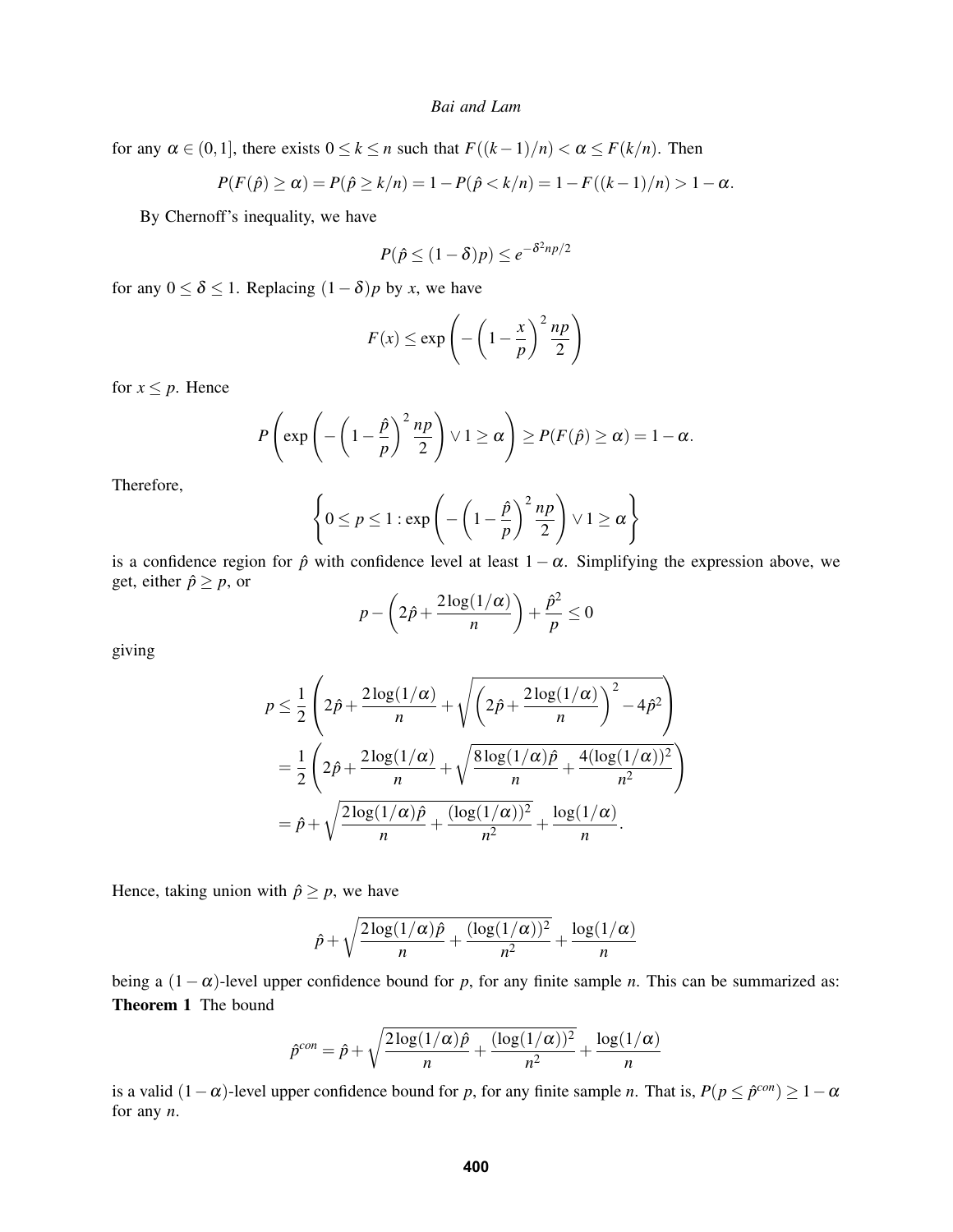Note that the bound is trivially  $\infty$  when  $n = 0$ . When  $\hat{p} = 0$ , the bound reduces to  $2\log(1/\alpha)/n$  (and in fact we can construct even tighter bounds by using the binomial distribution of  $n\hat{p}$  directly in this case). On the other hand, when  $\hat{p} > 0$ , we can re-express using  $\hat{n} = n\hat{p}$ , the number of 1's among the *n* trials, to get

$$
\hat{p}^{con} = \hat{p} + \hat{p}\sqrt{\frac{2\log(1/\alpha)}{\hat{n}} + \frac{(\log(1/\alpha))^2}{\hat{n}^2}} + \hat{p}\frac{\log(1/\alpha)}{\hat{n}}.
$$

We highlight that in this case, the confidence bound has the same magnitude as  $\hat{p}$ , and the relative discrepancy with  $\hat{p}$  shrinks as  $\hat{n}$  increases in a square-root fashion.

Finally, if we check the difference between  $\hat{p}^{con}$  and the naive bound  $\hat{p}^{naive}$ , then we will find that it is of the same order as  $\hat{p}^{naive} - \hat{p}$ . The following theorem presents the details of this claim. We will contrast this result with our bound presented in the next section momentarily.

<span id="page-4-1"></span>**Theorem 2** Assume that  $0 < \alpha < 1/2$ . Then

$$
\hat{p}^{con} - \hat{p}^{naive} \ge (\sqrt{2\log(1/\alpha)} - z_{1-\alpha})\sqrt{\frac{\hat{p}}{n}} + \frac{\log(1/\alpha)}{n}.
$$

Note that  $\sqrt{2\log(1/\alpha)} - z_{1-\alpha} > 0$  for  $0 < \alpha < 1/2$ .

*Proof.* We have that

$$
\hat{p}^{con} - \hat{p}^{naive} = \sqrt{\frac{2\log(1/\alpha)\hat{p}}{n} + \frac{(\log(1/\alpha))^2}{n^2}} + \frac{\log(1/\alpha)}{n} - z_{1-\alpha}\sqrt{\frac{\hat{p}(1-\hat{p})}{n}}
$$

$$
\geq (\sqrt{2\log(1/\alpha)} - z_{1-\alpha})\sqrt{\frac{\hat{p}}{n} + \frac{\log(1/\alpha)}{n}}.
$$

√ One may note that as long as  $\hat{n} \ge 1$ , that is, we have at least one positive observation, then  $\sqrt{\hat{p}/n} =$  $\hat{n}/n \geq$ 1/*n*. Provided that  $\sqrt{2\log(1/\alpha)} - z_{1-\alpha} > 0$ ,  $\hat{p}^{con} - \hat{p}^{naive}$  is of no higher order than  $\hat{p}^{naive} - \hat{p}$ .  $\Box$ 

# <span id="page-4-0"></span>4 CONFIDENCE BOUND VIA INVERTING THE BERRY-ESSEEN THEOREM

We develop another upper confidence bound for *p* by inverting the Berry-Esseen theorem. Here, we assume that *p* is known to satisfy  $p < \frac{1}{2}$  $\frac{1}{2}$  a priori (which is reasonable if we consider rare event). We also assume that  $\alpha < \frac{1}{2}$  $\frac{1}{2}$  (typically, we would set  $\alpha$  to be a small number like 0.05). In this paper, we use the standard version of the Berry-Esseen theorem, and a potential future investigation is to consider a B-E bound for the studentized statistic [\(Wang and Jing 1999;](#page-11-20) [Wang and Hall 2009\)](#page-11-21).

By the Berry-Esseen theorem, we have that

$$
\left| P\left((\hat{p}-p)\sqrt{\frac{n}{p(1-p)}} \leq x\right) - \Phi(x) \right| \leq \frac{C(1-2p+2p^2)}{\sqrt{np(1-p)}} \leq \frac{C}{\sqrt{np(1-p)}}
$$

where *C* is a universal constant. We use  $F()$  to denote the distribution function of  $\hat{p}$  and replace *x* by √ *p*ˆ−*p*  $\frac{p-p}{p(1-p)/n}$ , and then we get that

$$
\left| F(\hat{p}) - \Phi\left(\frac{\hat{p} - p}{\sqrt{p(1-p)/n}} \right) \right| \leq \frac{C}{\sqrt{np(1-p)}}.
$$

Then we have that

$$
P\left(\Phi\left(\frac{\hat{p}-p}{\sqrt{p(1-p)/n}}\right)+\frac{C}{\sqrt{np(1-p)}}\geq \alpha\right)\geq P(F(\hat{p})\geq \alpha)\geq 1-\alpha.
$$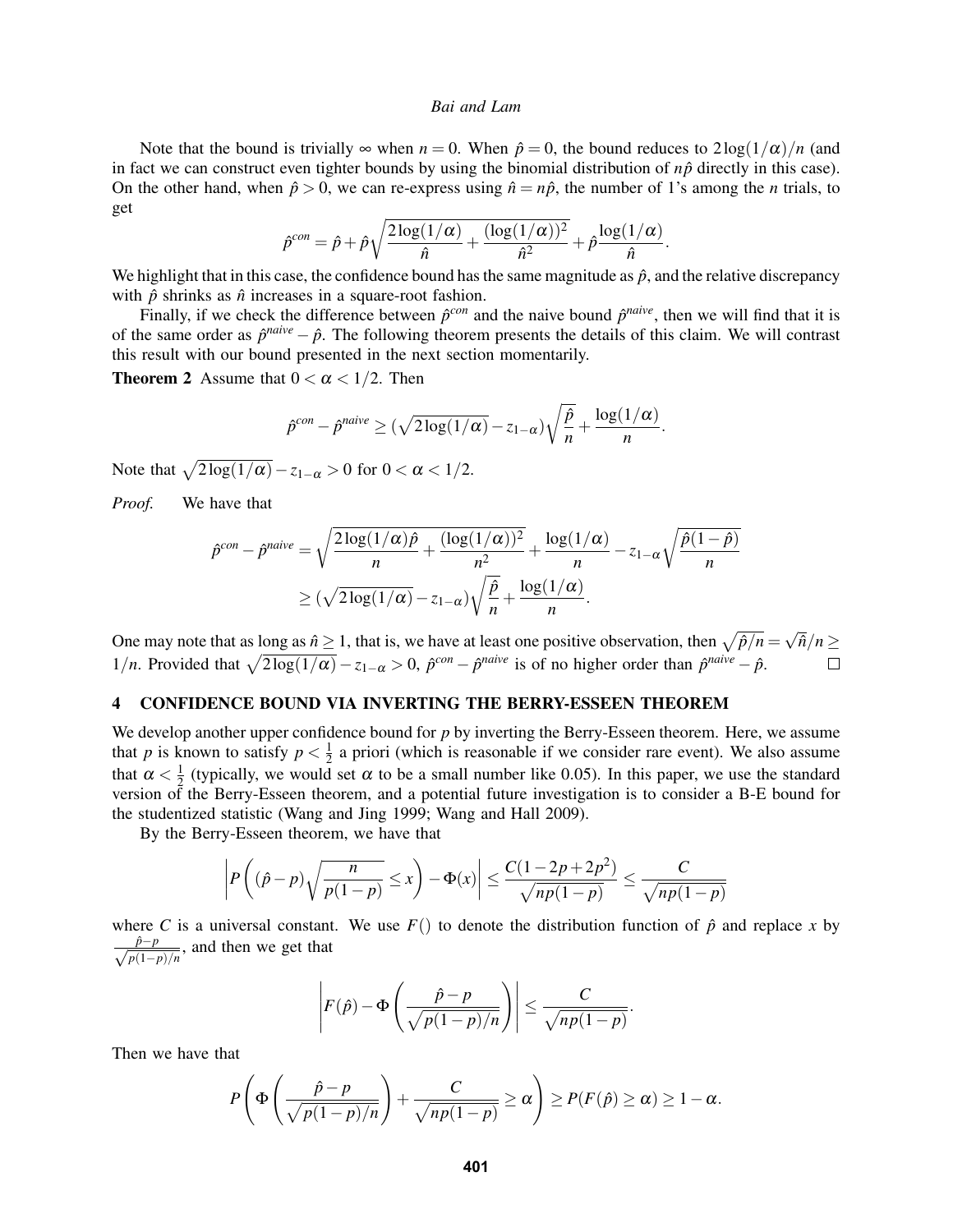Hence,

$$
\left\{0 < p < 1 : \Phi\left(\frac{\hat{p} - p}{\sqrt{p(1-p)/n}}\right) + \frac{C}{\sqrt{np(1-p)}} \ge \alpha\right\}
$$

is a valid  $(1-\alpha)$ -level confidence region for *p*. Since we have assumed that  $p < 1/2$ , the above confidence region can be further shrunk. To summarize, we have the following theorem:

**Theorem 3** Assume that  $p < 1/2$ . Then the set

<span id="page-5-0"></span>
$$
\left\{0 < p < 1/2 : \Phi\left(\frac{\hat{p} - p}{\sqrt{p(1-p)/n}}\right) + \frac{C}{\sqrt{np(1-p)}} \ge \alpha\right\} \tag{5}
$$

is a valid  $(1 - \alpha)$ -level confidence region for *p*, for any finite sample *n*.

Now we may develop a more explicit  $(1-\alpha)$ -level upper confidence bound starting from [\(5\)](#page-5-0). In fact, for any  $0 \leq \lambda \leq 1 - \frac{2C}{\sqrt{n}}$  $\frac{dC}{d\overline{n}\alpha}$ , we have that

$$
0 < p < 1/2, \frac{C}{\sqrt{np(1-p)}} \ge (1-\lambda)\alpha \Rightarrow 0 < p \le \frac{1-\sqrt{1-\frac{4C^2}{n(1-\lambda)^2\alpha^2}}}{2}
$$

and

$$
0
$$

Therefore, we get that

$$
\left(\frac{1-\sqrt{1-\frac{4C^2}{n(1-\lambda)^2\alpha^2}}}{2}\right)\vee\left(\frac{1+\frac{2n\hat{p}}{z_{\lambda\alpha}^2}+\sqrt{1+\frac{4n\hat{p}(1-\hat{p})}{z_{\lambda\alpha}^2}}}{2\left(1+\frac{n}{z_{\lambda\alpha}^2}\right)}\right)
$$

<span id="page-5-1"></span>is a  $(1-\alpha)$ -level upper confidence bound. For simplicity, we denote the two parts as *U*<sub>1</sub> and *U*<sub>2</sub> respectively. One may note that  $\lambda$  is not necessarily deterministic. Instead, it can be dependent on the data as long as it stays within the interval  $[0, 1 - \frac{2C}{\sqrt{n}}]$  $\frac{C}{n\alpha}$ . In fact, we may choose  $\lambda$  carefully such that  $U_1 \le U_2$  is guaranteed for sufficiently large *n*. Specifically, the following theorem proposes another valid upper confidence bound. **Theorem 4** Assume that  $p < 1/2$  and  $\alpha < 1/2$ . Let

$$
\lambda=1-\frac{\tilde{C}}{\sqrt{n}\alpha}
$$

where

$$
\tilde{C} = \left(\frac{C}{\sqrt{\hat{p}(1-\hat{p})}}\right) \wedge \left(u\sqrt{n}\alpha\right).
$$

Here,  $u < 1$  is any constant such that  $\frac{C^2}{u^2\alpha}$  $\frac{C^2}{u^2\alpha^2} < z^2_{(1-u)\alpha}$ . In the case that  $\hat{p} = 0$  or 1, naturally we set  $\tilde{C} = u\sqrt{2\pi}$ *n*α. Then there exists  $N_0 \in \mathbb{N}$ , which does not depend on *p* and  $\hat{p}$ , such that for any  $n > N_0$ ,

$$
\hat{p}^{BE} = \frac{1 + \frac{2n\hat{p}}{z_{\lambda\alpha}^2} + \sqrt{1 + \frac{4n\hat{p}(1-\hat{p})}{z_{\lambda\alpha}^2}}}{2\left(1 + \frac{n}{z_{\lambda\alpha}^2}\right)}
$$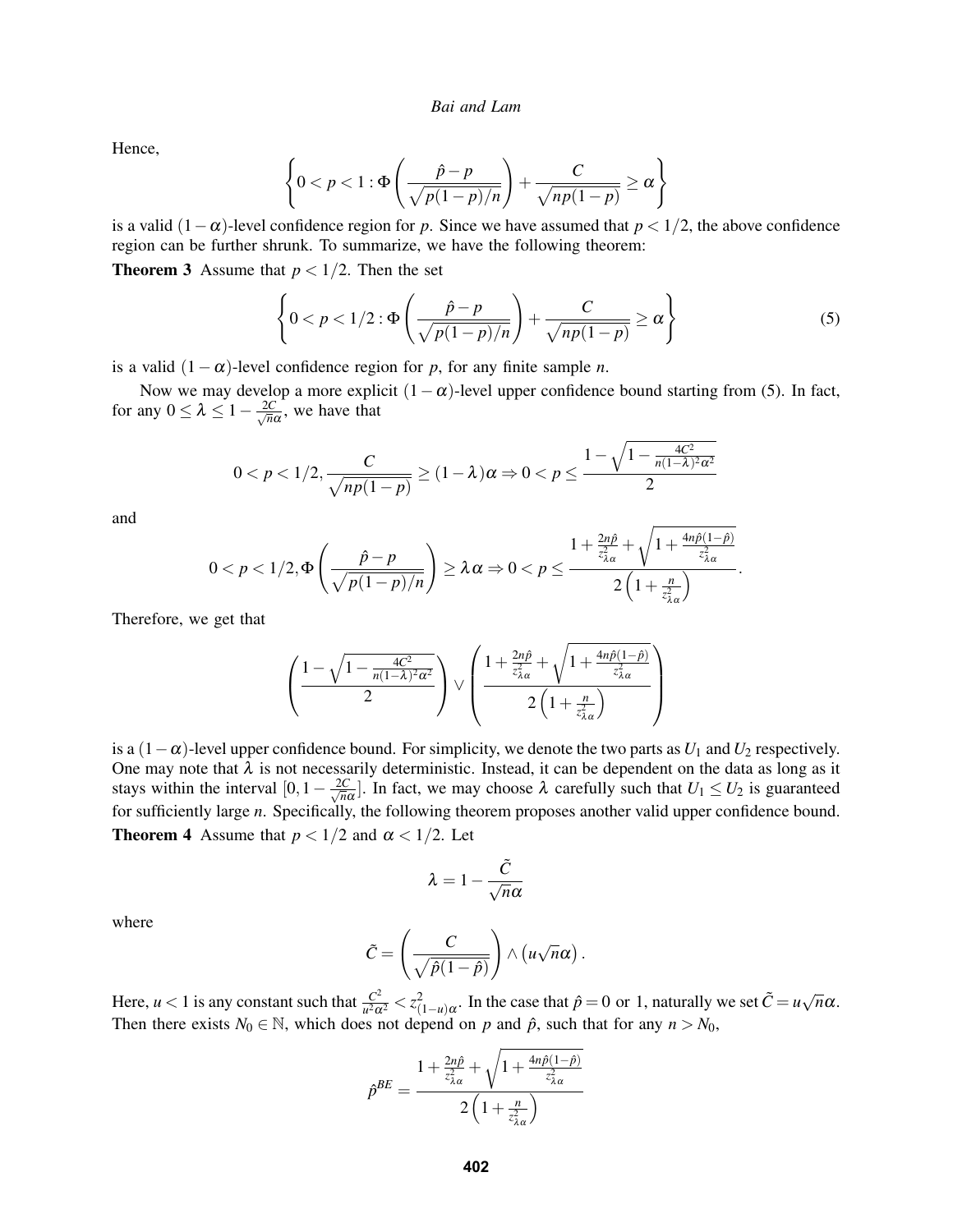is a valid  $(1 - \alpha)$ -level upper confidence bound for *p*. In particular, *N*<sub>0</sub> can be chosen as

$$
\left(\frac{2C}{u\alpha}\right)^2 \vee \frac{3z_{(1-u)\alpha}^2 C^2/(u^2\alpha^2)}{z_{(1-u)\alpha}^2-C^2/(u^2\alpha^2)}.
$$

*Proof.* Following our derivations, it suffices to show that there exists  $N_0$  such that for any  $n > N_0$ , we have that  $0 \leq \lambda \leq 1 - \frac{2C}{\sqrt{n}}$  $\frac{C}{\sqrt{n}}$  and  $U_1 \leq U_2$ . Obviously,  $\frac{\tilde{C}}{\sqrt{n}\alpha} \leq u < 1$ , so  $\lambda > 0$ . On the other side,  $\lambda \leq 1 - \frac{2C}{\sqrt{n}\alpha}$ *n*α if and only if  $\tilde{C} \geq 2C$ , which holds as long as  $n \geq \left(\frac{2C}{nQ}\right)^2$  $\left(\frac{2C}{u\alpha}\right)^2$ . Now we prove that  $U_1 \le U_2$  for sufficiently large *n*. Indeed, if  $\tilde{C} = C/\sqrt{\hat{p}(1-\hat{p})}$ , then  $U_1 = \hat{p} \wedge (1-\hat{p}) \leq \hat{p}$  and we know that  $U_2 \geq \hat{p}$ , so  $U_1 \leq U_2$ . In the other case that  $\tilde{C} = u\sqrt{n}\alpha$ , we have that

$$
U_1 = \frac{1 - \sqrt{1 - \frac{4C^2}{nu^2 \alpha^2}}}{2} = \frac{C^2}{u^2 \alpha^2} \frac{1}{n} + o\left(\frac{1}{n}\right),
$$
  

$$
U_2 \ge \frac{1}{1 + \frac{n}{z_{(1-u)\alpha}^2}} = \frac{z_{(1-u)\alpha}^2}{n} + o\left(\frac{1}{n}\right).
$$

Since *u* is chosen such that  $\frac{C^2}{u^2\alpha}$  $\frac{C^2}{u^2\alpha^2} < z^2_{(1-u)\alpha}$ , we also have  $U_1 \le U_2$  for sufficiently large *n*. Note that as  $u \uparrow 1, \frac{C^2}{u^2 \Omega}$  $\frac{C^2}{u^2\alpha^2} \to \frac{C^2}{\alpha^2}$  while  $z^2_{(1-u)\alpha} \to \infty$ , and thus such *u* exists. Therefore, we can find such  $N_0$  which does not depend on the value of  $p$  or  $\hat{p}$ .

Next we will show that  $\hat{p}^{BE} - \hat{p}^{naive}$  is bounded by order  $1/n$ . In other words, though  $\hat{p}^{naive}$  has undesirable coverage probability in the rare-event setting, it is not "too far" from a valid confidence bound. The following theorem states this result.

<span id="page-6-0"></span>**Theorem 5** Assume that  $p < 1/2$  and  $\alpha < 1/2$ .  $\hat{p}^{BE}$  is as defined in Theorem [4.](#page-5-1) Then there is a constant  $C_0$  which only depends on  $\alpha$  and  $u$  such that

$$
|\hat{p}^{BE} - \hat{p}^{naive}| \leq C_0/n.
$$

*Proof.* We have that

$$
\hat{p}^{BE} - \hat{p}^{naive} = \frac{1 - 2\hat{p} + \sqrt{1 + \frac{4n\hat{p}(1-\hat{p})}{z_{\lambda\alpha}^2} - 2\left(1 + \frac{n}{z_{\lambda\alpha}^2}\right)z_{1-\alpha}\sqrt{\frac{\hat{p}(1-\hat{p})}{n}}}}{2\left(1 + \frac{n}{z_{\lambda\alpha}^2}\right)}.
$$

We first deal with

$$
\sqrt{1+\frac{4n\hat{p}(1-\hat{p})}{z_{\lambda\alpha}^2}}-2\left(1+\frac{n}{z_{\lambda\alpha}^2}\right)z_{1-\alpha}\sqrt{\frac{\hat{p}(1-\hat{p})}{n}}
$$

$$
=\frac{\left(1-\frac{8z_{1-\alpha}^2\hat{p}(1-\hat{p})}{z_{\lambda\alpha}^2}\right)-\frac{4z_{1-\alpha}^2\hat{p}(1-\hat{p})}{n}+\frac{4n\hat{p}(1-\hat{p})}{z_{\lambda\alpha}^2}\left(1-\frac{z_{1-\alpha}^2}{z_{\lambda\alpha}^2}\right)}{\sqrt{1+\frac{4n\hat{p}(1-\hat{p})}{z_{\lambda\alpha}^2}}+2\left(1+\frac{n}{z_{\lambda\alpha}^2}\right)z_{1-\alpha}\sqrt{\frac{\hat{p}(1-\hat{p})}{n}}.
$$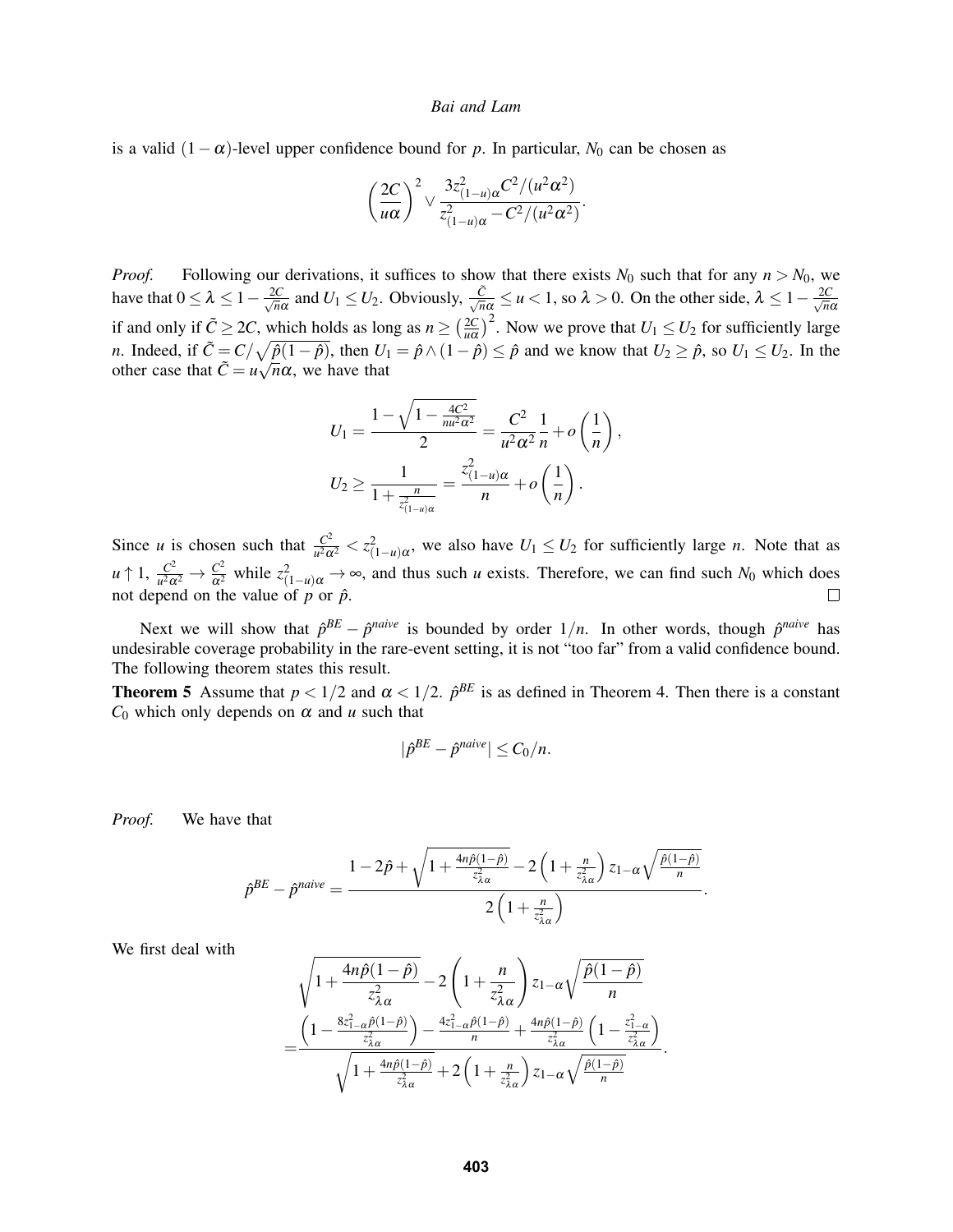The denominator satisfies that

$$
\sqrt{1+\frac{4n\hat{p}(1-\hat{p})}{z_{\lambda\alpha}^2}}+2\left(1+\frac{n}{z_{\lambda\alpha}^2}\right)z_{1-\alpha}\sqrt{\frac{\hat{p}(1-\hat{p})}{n}}\geq \left(\frac{2\sqrt{n\hat{p}(1-\hat{p})}(z_{1-\lambda\alpha}+z_{1-\alpha})}{z_{\lambda\alpha}^2}\right)\vee 1.
$$

Note that  $(z_{1-\lambda\alpha}+z_{1-\alpha})/z_{\lambda\alpha}^2$  increases with the value of  $\lambda$ . Since  $\lambda \ge 1-u > 0$ , we can find a constant *C*<sup>1</sup> such that

$$
\sqrt{1+\frac{4n\hat{p}(1-\hat{p})}{z_{\lambda\alpha}^2}}+2\left(1+\frac{n}{z_{\lambda\alpha}^2}\right)z_{1-\alpha}\sqrt{\frac{\hat{p}(1-\hat{p})}{n}}\geq \left(C_1\sqrt{n\hat{p}(1-\hat{p})}\right)\vee 1.
$$

Then we deal with the numerator. We know that  $z_\alpha = \Phi^{-1}(\alpha)$  and  $z_{\lambda \alpha} = \Phi^{-1}(\lambda \alpha)$ . By Taylor expansion, we have that √

$$
\frac{1}{z_{\lambda\alpha}^2} = \frac{1}{z_{\alpha}^2} - \frac{2\sqrt{2\pi}}{z_{\alpha}^3} e^{\frac{z_{\alpha}^2}{2}} (\lambda - 1)\alpha + r(\lambda).
$$

Here,  $r(\lambda)$  is continuous in  $\lambda$  and  $r(\lambda)/(1 - \lambda) \to 0$  as  $\lambda \uparrow 1$ . We also know that  $1 - \lambda \leq u$ , and thus  $|r(\lambda)/(1 - \lambda)| = |(\sqrt{n}\alpha r(\lambda))/\tilde{C}|$  is bounded by a constant. Hence  $|\sqrt{n\hat{p}(1-\hat{p})}r(\lambda)|$  is bounded by a constant. constant. We have that √

$$
1-\frac{z_{1-\alpha}^2}{z_{\lambda\alpha}^2}=\frac{2\sqrt{2\pi}}{z_{1-\alpha}}e^{\frac{z_{1-\alpha}^2}{2}}\frac{\tilde{C}}{\sqrt{n}}-z_{1-\alpha}^2r(\lambda).
$$

Thus, the numerator satisfies that

$$
\left| \left( 1 - \frac{8z_{1-\alpha}^2 \hat{p}(1-\hat{p})}{z_{\lambda\alpha}^2} \right) - \frac{4z_{1-\alpha}^2 \hat{p}(1-\hat{p})}{n} + \frac{4n\hat{p}(1-\hat{p})}{z_{\lambda\alpha}^2} \left( 1 - \frac{z_{1-\alpha}^2}{z_{\lambda\alpha}^2} \right) \right|
$$
  
\n
$$
\leq 1 + 8\hat{p}(1-\hat{p}) + \frac{4z_{1-\alpha}^2 \hat{p}(1-\hat{p})}{n} + \frac{4n\hat{p}(1-\hat{p})}{z_{\lambda\alpha}^2} \left( \frac{2\sqrt{2\pi}}{z_{1-\alpha}} e^{\frac{z_{1-\alpha}^2}{2}} \frac{\tilde{C}}{\sqrt{n}} - z_{1-\alpha}^2 r(\lambda) \right).
$$

Clearly, the first three terms divided by the denominator are bounded by some constants. Now we consider the fourth term. Since  $\left|\sqrt{n\hat{p}(1-\hat{p})}r(\lambda)\right|$  is bounded, we can also get that the fourth term divided by the denominator is bounded by some universal constant.

Therefore, combining the above results, we know that

$$
\left|1-2\hat{p}+\sqrt{1+\frac{4n\hat{p}(1-\hat{p})}{z_{\lambda\alpha}^2}}-2\left(1+\frac{n}{z_{\lambda\alpha}^2}\right)z_{1-\alpha}\sqrt{\frac{\hat{p}(1-\hat{p})}{n}}\right|\leq C_2
$$

where  $C_2$  is a positive constant. We also have that

$$
2\left(1+\frac{n}{z_{\lambda\alpha}^2}\right) \geq \frac{2n}{z_{(1-u)\alpha}^2}.
$$

Hence the error term satisfies that

$$
\left| \frac{1 - 2\hat{p} + \sqrt{1 + \frac{4n\hat{p}(1-\hat{p})}{z_{\lambda\alpha}^2} - 2\left(1 + \frac{n}{z_{\lambda\alpha}^2}\right)z_{1-\alpha}\sqrt{\frac{\hat{p}(1-\hat{p})}{n}}}}{2\left(1 + \frac{n}{z_{\lambda\alpha}^2}\right)} \right| \leq \frac{C_0}{n}
$$

for some constant  $C_0$ . From the above derivations, we find that  $C_0$  only depends on  $\alpha$  and the choice of *u*.  $\Box$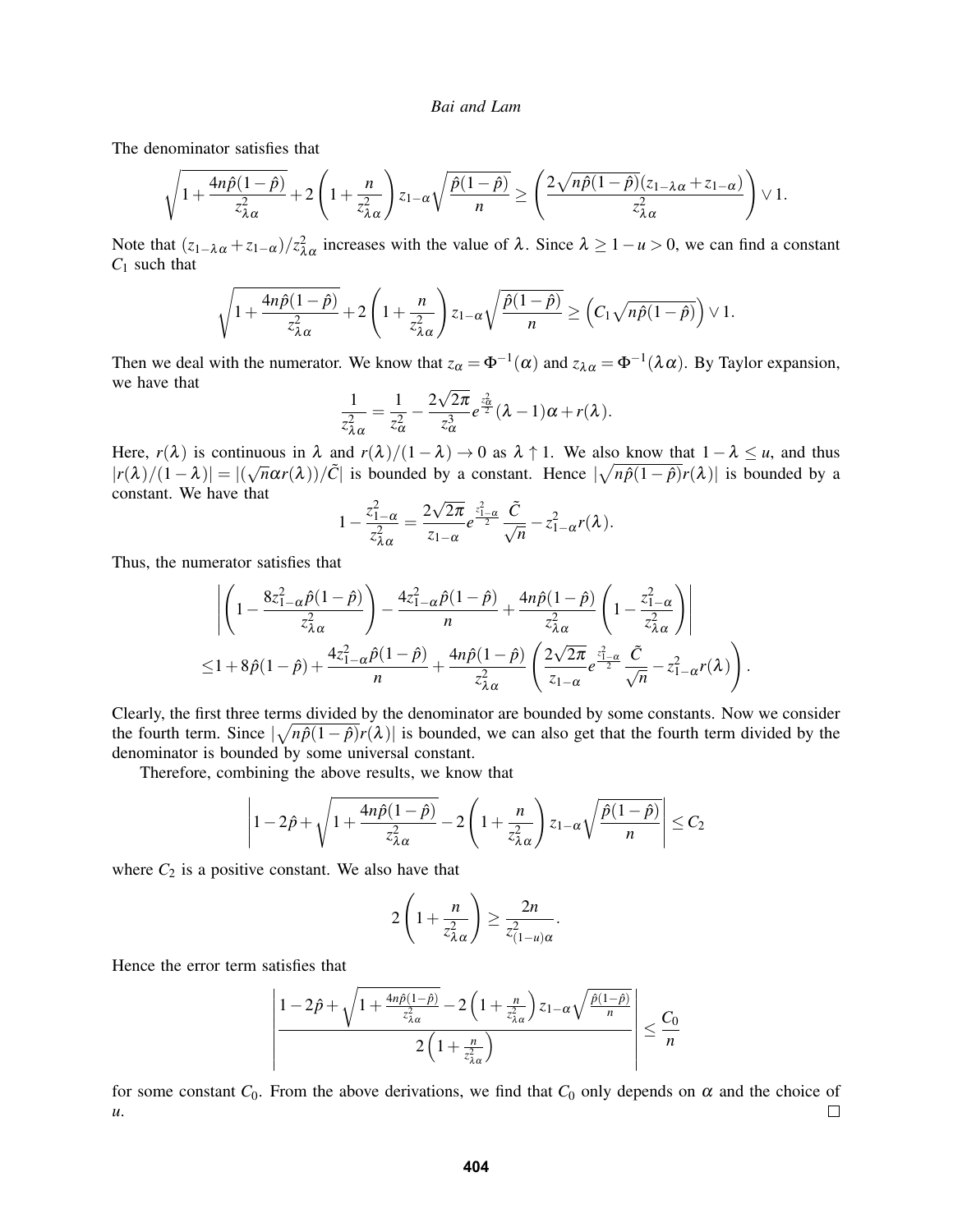Note that the bound in Theorem [5](#page-6-0) can be rephrased as  $|\hat{p}^{BE} - \hat{p}^{naive}| \leq C_0 \hat{p}/\hat{n}$ . In other words,  $\hat{p}^{BE}$ differ from  $\hat{p}^{naive}$  by a magnitude that is of higher-order than the half-width of  $\hat{p}^{naive}$  (i.e.,  $\hat{p}^{naive} - \hat{p}$ ) in terms of  $\hat{n}$ , while all quantities scale with  $\hat{p}$  in a similar manner. Compared to Theorem [2,](#page-4-1) we see in Theorem [5](#page-6-0) that  $\hat{p}^{BE}$  is substantially tighter than  $\hat{p}^{con}$  when  $\hat{n}$  increases, although due to the implicit constant  $C_0$  it may not be the case for small  $\hat{n}$ .

Compared to our confidence region proposed in [\(5\)](#page-5-0) which takes care of the Berry-Esseen error term, Wilson's confidence bound is obtained by directly inverting

$$
\Phi\left(\frac{\hat{p}-p}{\sqrt{p(1-p)/n}}\right)\geq\alpha.
$$

That is,

$$
\hat{p}^{Wilson} = \frac{1 + \frac{2n\hat{p}}{z_{1-\alpha}^2} + \sqrt{1 + \frac{4n\hat{p}(1-\hat{p})}{z_{1-\alpha}^2}}}{2\left(1 + \frac{n}{z_{1-\alpha}^2}\right)}
$$

works as an approximate  $(1 - \alpha)$ -level upper confidence bound for *p*. Note that  $\hat{p}^{Wilson}$  has a similar form to  $\hat{p}^{BE}$ . Indeed, we may derive similar results to Theorem [5](#page-6-0) (the proof is simple and thus skipped):

<span id="page-8-1"></span>**Theorem 6** Assume that  $\alpha < 1/2$ . Then

$$
|\hat{p}^{Wilson} - \hat{p}^{naive}| \le \frac{z_{1-\alpha}^2}{n} + \frac{z_{1-\alpha}^3}{2n^{3/2}}.
$$

In practice, the Wilson's confidence bound has a satisfactory performance, in the sense that it is relatively tight while the coverage probability is usually close to the nominal confidence level. The Berry-Esseen confidence region in [\(5\)](#page-5-0) is conservative by comparison, yet guaranteed to achieve the correct confidence level. Nevertheless, Theorem [5](#page-6-0) and [6](#page-8-1) show that for both of them, the difference from  $\hat{p}^{naive}$  is  $O(1/n)$ .

Finally, we note that, by deriving results for an analogous lower bound similar to those in Theorems [1](#page-3-0) and [2](#page-4-1) (or Theorems [4](#page-5-1) and [5\)](#page-6-0), we can conclude that  $P(|\hat{p} - p| \le \varepsilon \hat{p}|\hat{n} \ge c) \ge 1 - \alpha$  for some small  $\varepsilon$ depending on the constant  $c$ , which is chosen large enough independently. This in turn concludes that  $P(|\hat{p} - p| \leq (\varepsilon/(1-\varepsilon))p|\hat{n} \geq c$ )  $\geq 1-\alpha$ . In other words, given we observe that  $\hat{n}$  is large enough,  $\hat{p}$  can be viewed as a conditionally relatively efficient estimator. The caution, however, is that this is under the precondition that we can observe enough positive outcomes.

#### <span id="page-8-0"></span>5 CONFIDENCE BOUND UNDER TARGETED STOPPING

Now we consider experiments where we keep sampling until we get  $n_0$  successes. Our goal is to construct a  $(1 - \alpha)$ -level upper confidence bound for *p* using a similar method to Section [4](#page-4-0) and then carry out the analysis on the difference from the naive bound. Like in Section [4,](#page-4-0) we assume here that  $p < 1/2$ and  $\alpha < 1/2$ . The sample size *N* is a random variable. More specifically,  $N = N_1 + \cdots + N_{n_0}$  where  $N_1, \cdots, N_{n_0} \stackrel{i.i.d.}{\sim} Geometric(p)$ . Note that  $N \ge n_0$ .

We may again apply Berry-Esseen Theorem. Let  $X_i = \frac{1}{p} - N_i$ . Then  $E(X_i) = 0$ . Set  $\sigma_N^2 = E(X_i^2) = \frac{1-p}{p^2}$ and  $\rho_N = E|X_i|^3$ . By the theorem, we get that

<span id="page-8-2"></span>
$$
\left| P\left(N \geq \frac{n_0}{p} - x\sqrt{\frac{n_0(1-p)}{p^2}}\right) - \Phi(x) \right| \leq \frac{C\rho_N}{\sigma_N^3 \sqrt{n_0}}.
$$
\n<sup>(6)</sup>

We need to deal with  $\rho_N$  first. In fact, we know that

$$
p^{3} \rho_{N} = p^{3} E \left| \frac{1}{p} - N_{i} \right|^{3} = E |1 - pN_{i}|^{3} \leq 1 + 3 p E(N_{i}) + 3 p^{2} E(N_{i}^{2}) + p^{3} E(N_{i}^{3}).
$$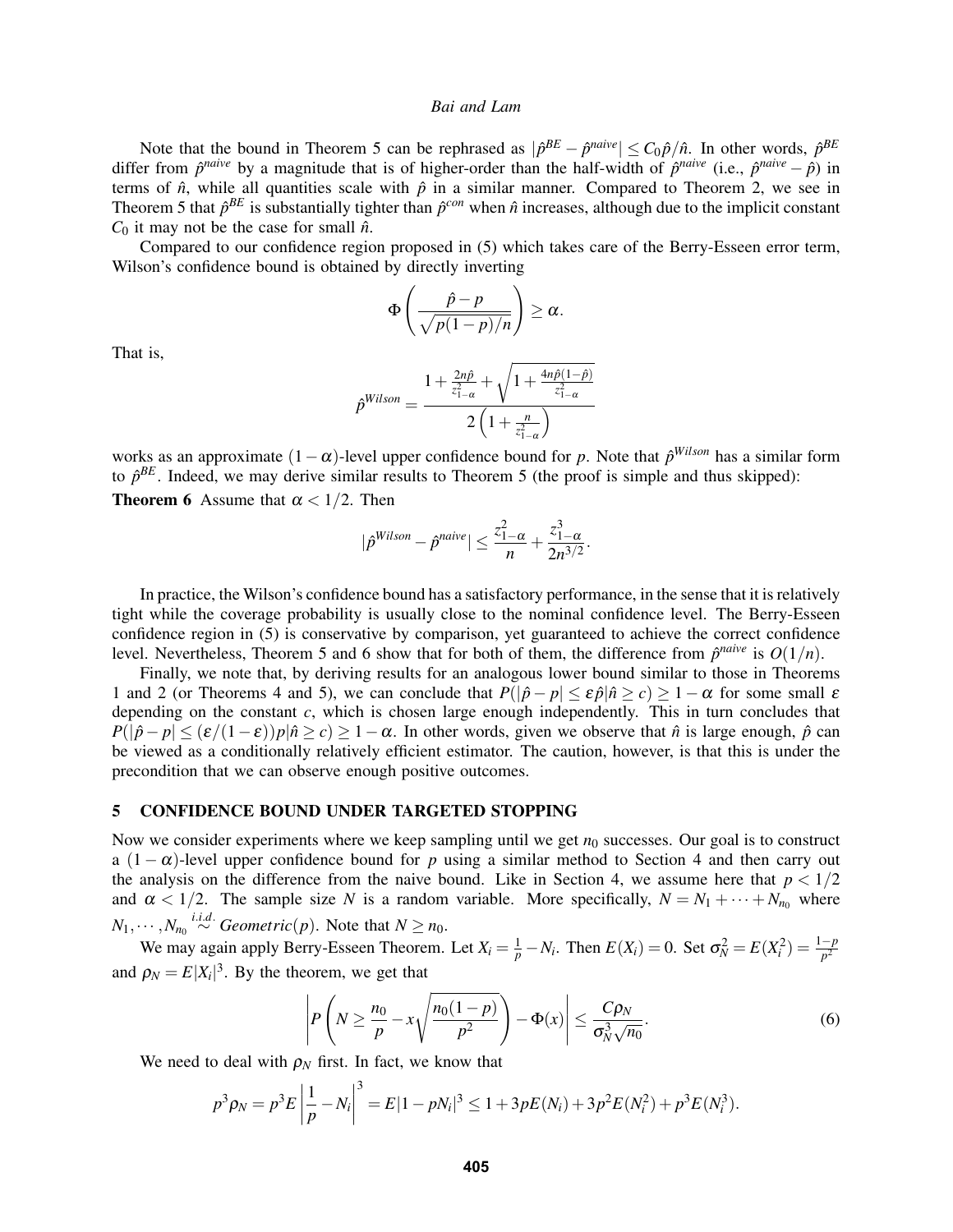Since  $N_i$  ∼ *Geometric*(*p*), we know that

$$
E(N_i) = \frac{1}{p}, E(N_i^2) = \frac{2-p}{p^2}, E(N_i^3) = \frac{p^2 - 6p + 6}{p^3},
$$

and thus

$$
p^3 \rho_N \le p^2 - 6p + 6 + 3(2 - p) + 3 + 1 = p^2 - 12p + 16 \le 16.
$$

Hence,

$$
\frac{C\rho_N}{\sigma_N^3\sqrt{n_0}} = \frac{Cp^3\rho_N}{(1-p)^{\frac{3}{2}}\sqrt{n_0}} \le \frac{\tilde{C}}{(1-p)^{\frac{3}{2}}\sqrt{n_0}}
$$

where  $\tilde{C} = 16C$  is an absolute constant.

We use  $F_N()$  to denote the CDF of *N*. Also, we set  $x = \sqrt{\frac{p^2}{n_0(1-p)}}$  $\overline{n_0(1-p)}$  $\left(\frac{n_0}{p} - N\right)$  in [\(6\)](#page-8-2). Then we get that

$$
\left|1 - F_{N-}(N) - \Phi\left(\sqrt{\frac{p^2}{n_0(1-p)}} \left(\frac{n_0}{p} - N\right)\right)\right| \leq \frac{\tilde{C}}{(1-p)^{\frac{3}{2}}\sqrt{n_0}},
$$

which gives that

<span id="page-9-0"></span>
$$
F_{N-}(N) \ge 1 - \Phi\left(\sqrt{\frac{p^2}{n_0(1-p)}} \left(\frac{n_0}{p} - N\right)\right) - \frac{\tilde{C}}{(1-p)^{\frac{3}{2}}\sqrt{n_0}}.\tag{7}
$$

Now we show that  $P(F_{N-}(N) \leq 1 - \alpha) \geq 1 - \alpha$ . We know that  $F_{N-}(n_0) = 0$  and  $F_{N-}(n) \to 1$  as  $n \to \infty$ . Then we can find  $\tilde{n} \ge n_0$  such that  $F_{N-}(\tilde{n}) \le 1 - \alpha < F_{N-}(\tilde{n}+1)$ . Thus we have that

$$
P(F_{N-}(N) \leq 1-\alpha) = P(N \leq \tilde{n}) = F_{N-}(\tilde{n}+1) > 1-\alpha.
$$

Also, from [\(7\)](#page-9-0), we get that

$$
F_{N-}(N) \leq 1-\alpha \Rightarrow \Phi\left(\sqrt{\frac{p^2}{n_0(1-p)}} \left(\frac{n_0}{p}-N\right)\right)+\frac{\tilde{C}}{(1-p)^{\frac{3}{2}}\sqrt{n_0}} \geq \alpha.
$$

Finally, we develop a valid confidence region under this particular setting, which is similar to the one in Section [4:](#page-4-0)

**Theorem 7** Suppose that we keep sampling from *Bernoulli*( $p$ ) until we get  $n_0$  successes and the sample size is denoted by *N*. Assume that  $p < 1/2$  and  $\alpha < 1/2$ . Then

$$
\left\{0 < p < 1/2 : \Phi\left(\sqrt{\frac{p^2}{n_0(1-p)}} \left(\frac{n_0}{p} - N\right)\right) + \frac{\tilde{C}}{(1-p)^{\frac{3}{2}}\sqrt{n_0}} \ge \alpha\right\}
$$

is a valid  $(1-\alpha)$ -level confidence region for *p*. Here,  $\tilde{C}$  is a universal constant. In particular, one may pick  $\tilde{C} = 16C$  where *C* is the constant in the Berry-Esseen theorem.

For  $0 < \lambda < 1$ , we have that

$$
\Phi\left(\sqrt{\frac{p^2}{n_0(1-p)}}\left(\frac{n_0}{p}-N\right)\right) \ge \lambda \alpha \Leftrightarrow p \le \frac{(2Nn_0 - z_{\lambda\alpha}^2 n_0) + \sqrt{4z_{\lambda\alpha}^2 Nn_0(N-n_0) + z_{\lambda\alpha}^4 n_0^2}}{2N^2},
$$
  

$$
\frac{\tilde{C}}{(1-p)^{\frac{3}{2}}\sqrt{n_0}} \ge (1-\lambda)\alpha \Leftrightarrow p \ge 1 - \left(\frac{\tilde{C}}{(1-\lambda)\alpha\sqrt{n_0}}\right)^{\frac{2}{3}}.
$$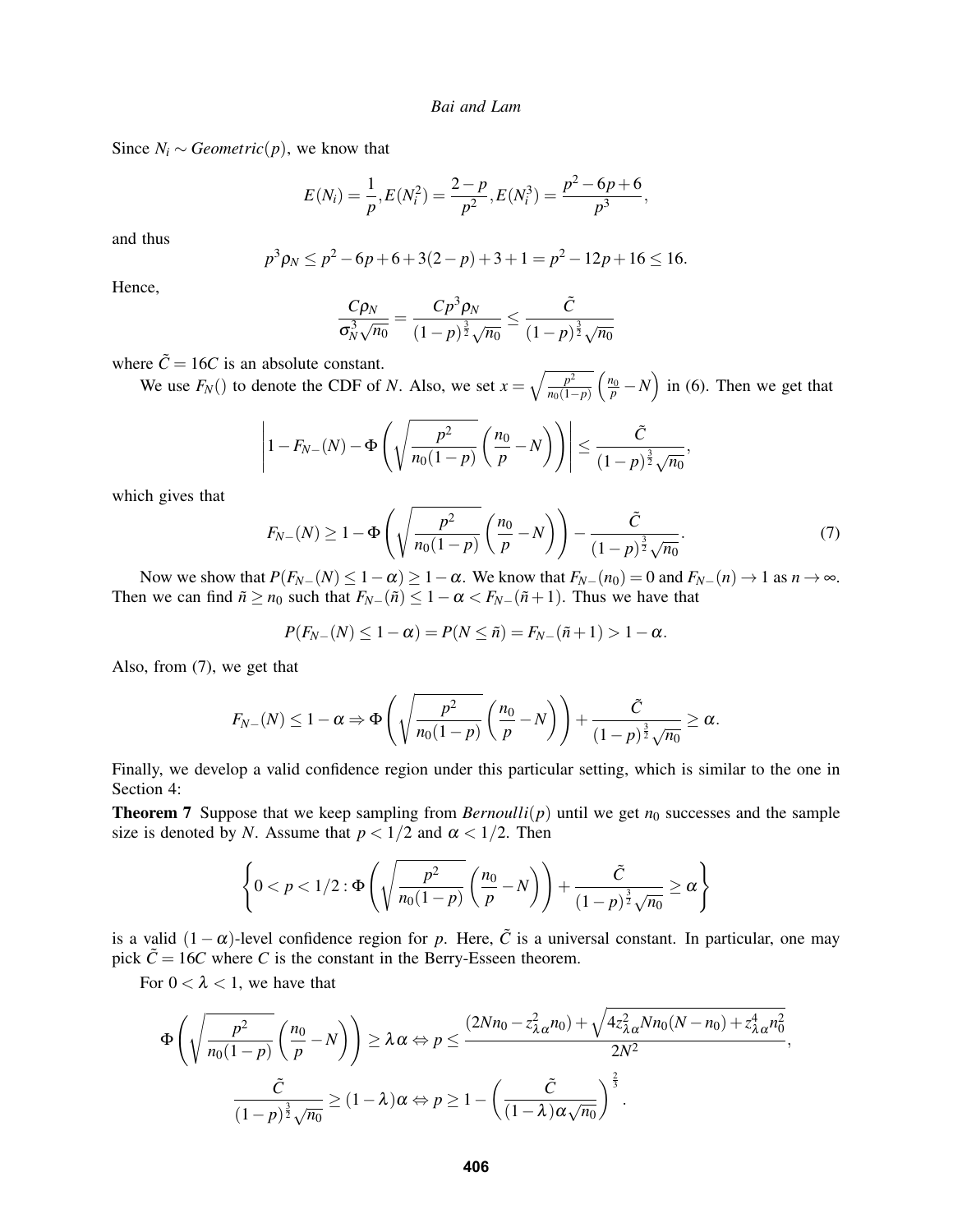Note that if we fix  $0 < \lambda < 1$ , then  $\left(\frac{\tilde{C}}{(1-\lambda)}\right)$  $\frac{C}{(1-\lambda)\alpha\sqrt{n_0}}$  $\bigg\}^{\frac{2}{3}} \to 0$  as  $n_0 \to \infty$ . Therefore, there exists  $\tilde{N}_0 \in \mathbb{N}$  such that  $1-\left(\frac{\tilde{C}}{(1-\lambda)}\right)$  $\frac{C}{(1-\lambda)\alpha\sqrt{n_0}}$  $\big)^{\frac{2}{3}} \geq \frac{1}{2}$  $\frac{1}{2}$  for any  $n_0 > \tilde{N}_0$ . In this case,  $\sqrt{ }$ ).

<span id="page-10-0"></span>
$$
\hat{p}_{n_0}^{BE} = \left( (2Nn_0 - z_{\lambda \alpha}^2 n_0) + \sqrt{4z_{\lambda \alpha}^2 Nn_0(N - n_0) + z_{\lambda \alpha}^4 n_0^2} \right) / (2N^2)
$$
\n(8)

is a valid  $(1-\alpha)$ -level confidence upper bound for *p*.

Naturally, we still denote  $\hat{p} = \frac{n_0}{N}$ . Moreover, we consider the naive bound  $\hat{p}^{naive} = \hat{p} + z_{1-\alpha}\sqrt{\hat{p}(1-\hat{p})/n}$ . We may also develop an upper bound for the difference between  $\hat{p}_{n_0}^{BE}$  and  $\hat{p}^{naive}$ :

<span id="page-10-1"></span>**Theorem 8** Assume that  $p < 1/2$  and  $\alpha < 1/2$ .  $\hat{p}_{n_0}^{BE}$  is as defined in [\(8\)](#page-10-0). Then

$$
|\hat{p}_{n_0}^{BE} - \hat{p}^{naive}| \leq z_{1-\lambda\alpha}\sqrt{n_0}/N.
$$

We skip the proof of Theorem [8,](#page-10-1) which can be handled by similar techniques as for Theorem [5.](#page-6-0)

Therefore, under the setting of target stopping instead of fixing the sample size, we may also develop a valid confidence region for *p* by applying the Berry-Esseen Theorem. However,  $\hat{p}^{naive} - \hat{p}$  is approximately  $z_{1-\alpha}\sqrt{n_0}/N$ , where *N* is a random sample size, so we cannot conclude that  $\hat{p}_{n_0}^{BE} - \hat{p}^{naive}$  elicits a higher-order magnitude in  $\hat{n}$  as in Theorem [5,](#page-6-0) which appears to require more delicate analysis.

## 6 NUMERICAL EXPERIMENTS

To visualize the differences among the confidence bounds, we perform some numerical experiments. The true value is chosen as  $p = 1e - 6$ . For  $n = 1/p$ ,  $5/p$ ,  $10/p$ ,  $20/p$ ,  $30/p$ ,  $50/p$ , we respectively do 1000 simulations and calculate the confidence bounds with  $\alpha = 0.05$ . Table [1](#page-10-2) presents the mean values and the coverage probabilities of the four confidence bounds covered in this paper.

Though the CLT-based bound is closest to the true value, it is not reliable especially when the sample size is relatively small. The Chernoff bound and the B-E bound are both very conservative, but as analyzed above, the error of the B-E bound decreases in higher order as the sample size grows. Wilson's bound has a satisfactory performance overall, though theoretically it does not always reach the nominal confidence level. Therefore, the Chernoff bound and the B-E bound proposed in this paper are useful in situations where absolute safety is critical, since they are rigorously justified, but they are conservative. In other general applications, Wilson's bound would be an ideal choice.

<span id="page-10-2"></span>Table 1: Results of the numerical experiments. "CLT", "Cher", "BE", "Wil" respectively stand for the CLT-based bound, the Chernoff bound, the B-E bound and Wilson's bound. "mean" stands for the mean value of the confidence bounds and "prob" stands for the coverage probability.

|    | np CLT-mean Cher-mean BE-mean Wil-mean CLT-prob Cher-prob BE-prob Wil-prob |  |       |                |                |       |
|----|----------------------------------------------------------------------------|--|-------|----------------|----------------|-------|
|    | 1 2.21E-06 7.74E-06 9.02E-05 4.35E-06                                      |  | 0.615 |                |                |       |
|    | 5 1.73E-06 2.85E-06 1.80E-05 2.06E-06                                      |  | 0.869 | $\overline{1}$ | $\sim$ 1       | 0.957 |
| 10 | $1.51E-06$ $2.12E-06$ $9.02E-06$ $1.67E-06$                                |  | 0.923 | 0.995          | $-1$           | 0.966 |
| 20 | 1.36E-06 1.70E-06 4.51E-06 1.43E-06                                        |  | 0.935 | 0.998          | $\blacksquare$ | 0.961 |
| 30 | $1.29E-06$ $1.55E-06$ $3.01E-06$ $1.34E-06$                                |  | 0.921 | 0.995          | $\sim$ 1       | 0.972 |
| 50 | 1.23E-06 1.41E-06 1.81E-06 1.26E-06                                        |  | 0.935 | 0.998          | $\sim$ 1       | 0.948 |

## ACKNOWLEDGMENTS

We gratefully acknowledge support from the National Science Foundation under grants CAREER CMMI-1834710 and IIS-1849280.